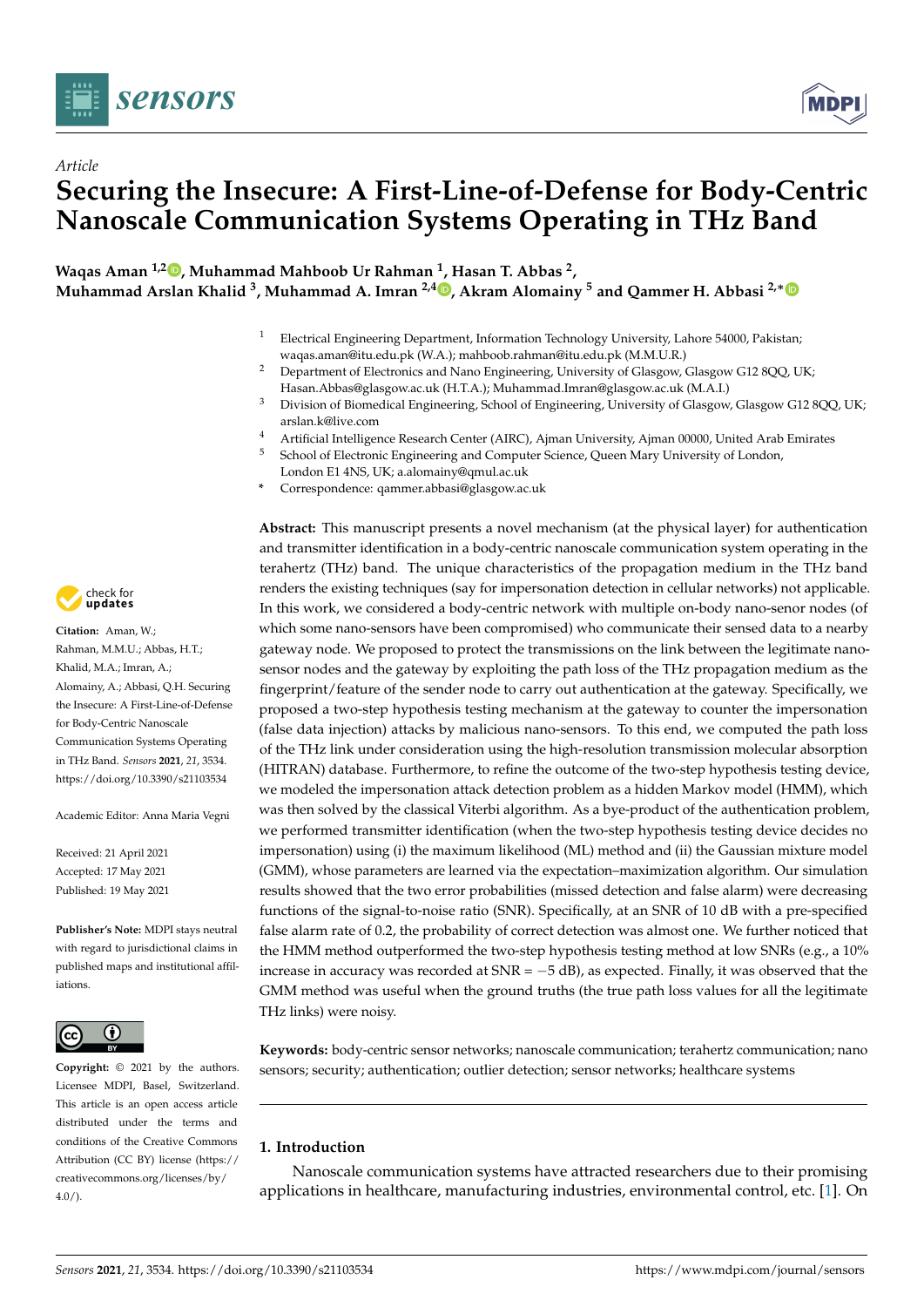the other hand, body-centric communication has potential applications in healthcare, entertainment, etc. [\[2\]](#page-12-1). Generally, body-centric communication is classified as "off"-, "on"-, and "in"-body communication based on the communication among implanted or wearable electronic devices. In this work, we focused on the body-centric communication systems where nano sensors/devices operating in the THz band are deployed on the body of a human being.

Due to the small size of nano devices, the existing frameworks, techniques, and methods proposed for communication networks such as WiFi, 4G, etc., are not suitable for exchanging information amongst the nano devices [\[3\]](#page-12-2). For instance, nano devices are unable to operate at microwave bands due to their small size. They would require molecular communication and the terahertz (THz) band for operation. Additionally, in IoT devices, due to the small energy sources, the computational processing capability is limited. Therefore, it is necessary to meet the requirements for new protocols of nano devices at all layers of the protocol stack. Operating in the THz band (0.1–10 THz) is a promising solution at the physical layer (PL)  $[4]$ , which makes the antenna size very small and thus suitable for exchanging information between nano devices.

Like other communication networks, the body-centric nanoscale communication networks are also prone to a wide range of active and passive attacks by adversaries [\[5\]](#page-12-4). Some of the common attacks include eavesdropping, impersonation, denial of service (DoS), etc. Here, we investigated an impersonation attack in body-centric nanoscale communication networks. Figure [1](#page-1-0) shows an illustration of an impersonation attack on a smart healthcare system scenario. The nano nodes are deployed on the body of a person/patient for disease diagnostics or to remotely monitor his/her health parameters. These nano devices are connected to a wearable device, which communicates the data to an outdoor network via a nano-to-micro interface. Assuming an enemy of the person secretly deployed its own nano machines nearby with the aim of impersonating the person's legitimate nodes to report false measurements to the remote health unit, an incorrect response through the nano machines or nearby doctors could result in devastating consequences. Therefore, we need an authentication mechanism at the nano-to-micro interface device (wearable device) to allow data transmission (reported measurements, i.e., glucose, blood pressure, etc., of nano nodes/sensors) from legitimate nano nodes only, blocking all malicious nodes.

<span id="page-1-0"></span>

**Figure 1.** An envisioned future body-centric nanoscale healthcare system with possible malicious nodes.

In traditional communication systems, the countermeasures for such attacks are performed at the higher layer using cryptography. Despite the wide work in the field of cryptography, the mechanism can be compromised because of its sole dependency on the predefined shared secret among the legitimate users. With recent advances in quantum computing, traditional encryption has become vulnerable to being easily decoded, and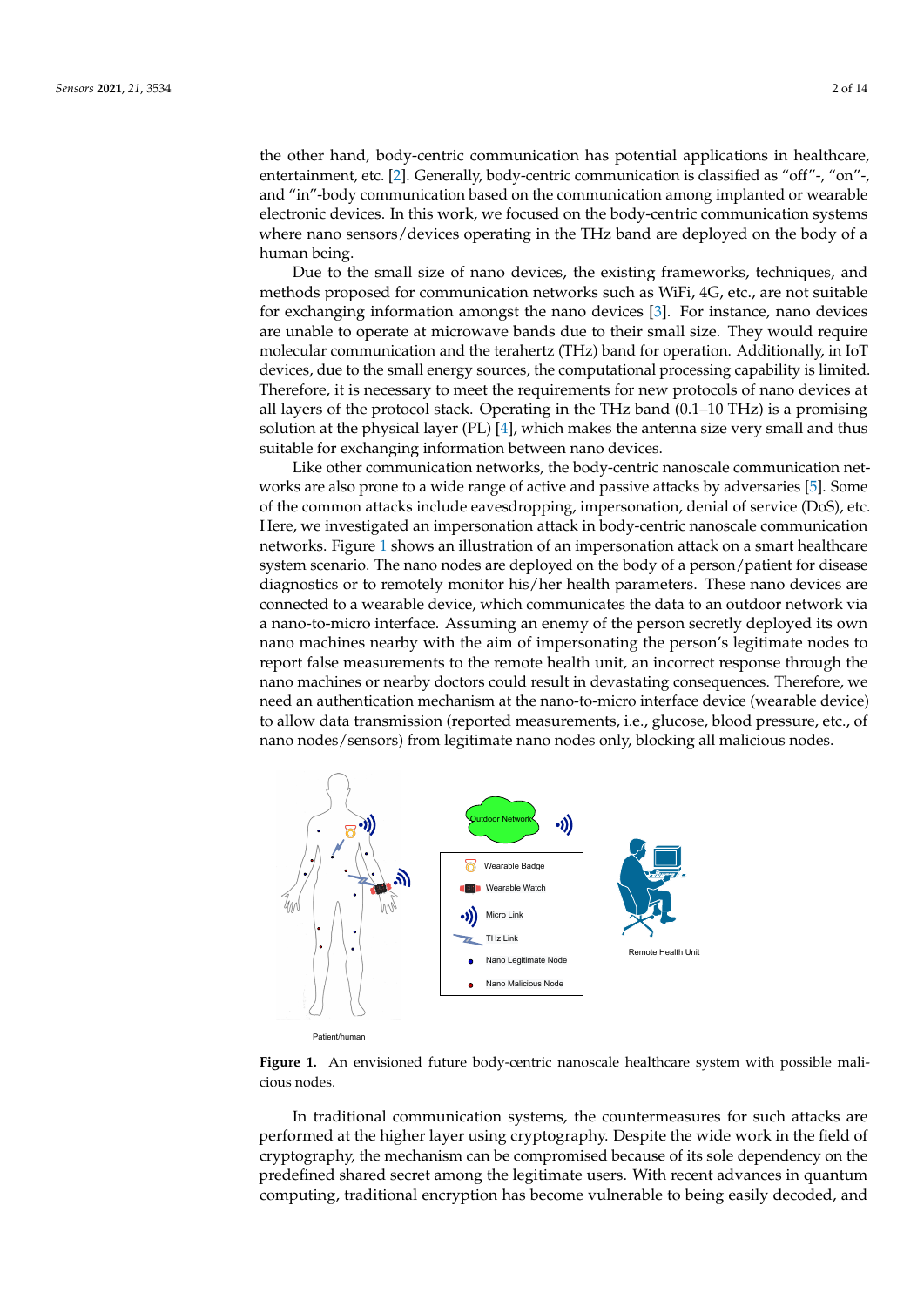existing crypto-based measures are not quantum secure unless the size of secret keys increases to impractical lengths [\[6\]](#page-12-5). In this regard, physical layer (PL) security finds itself as a promising mechanism in future communication systems. PL security exploits the random nature of the physical medium/layer for security purposes [\[7\]](#page-12-6).

Authentication is one of the pillars required for the security of any communication system. PL authentication is a systematic procedure that uses PL's features to provide authentication. In conventional systems, asymmetric key encryption (AKE) is typically used in the authentication phase, which is the realm of public key encryption (a crypto-based approach). Such schemes are quantum insecure and incur overhead or high computations, which not only increase the size of the device, but also consume much power. The devices fabricated for nanoscale communication are energy constrained as they incorporate a small source of energy (a battery). PL authentication has a low overhead (a simple procedure that typically includes feature estimation and testing) and is almost impossible to clone unless the devices lie on each other. Various fingerprints including RSS [\[8\]](#page-12-7), CIR [\[9,](#page-12-8)[10\]](#page-12-9), CFR [\[11,](#page-12-10)[12\]](#page-12-11), carrier frequency offset [\[13\]](#page-12-12), and I/Q imbalance [\[14\]](#page-12-13) have been reported for PL authentication in conventional communication systems.

Related Work: The authors in [\[15\]](#page-12-14) for the first time studied authentication using path loss (S21 parameter) in body-centric communication using millimeter waves. Regarding the security of systems operating in the THz band, we found some works [\[5](#page-12-4)[,16–](#page-12-15)[18\]](#page-12-16) in the literature. The work [\[16\]](#page-12-15) provided the first study on the security challenges faced by nanoscale communication systems, while the work [\[17\]](#page-12-17) presented some possible promising applications along with the security challenges in the Internet of Nano-Things. Further, the experimental work of Jianjun et al. [\[5\]](#page-12-4) for the first time rejected the claim about security in the THz band. The claim was that the inherit narrow beamwidth of the THz link makes it secure and thus impossible for a malicious node to accomplish an eavesdropping attack. The authors in [\[5\]](#page-12-4) in their experiments used reflectors of different shapes between the THz transmitter and receiver. Then, with the help of secrecy capacity and blockage as performance metrics, they clearly demonstrated that eavesdropping attacks in the THz band can be easily performed.

The differences between our work and previous work are as follows: The first work [\[15\]](#page-12-14), which studied the authentication problem in body-centric communication systems, considered millimeter-wave communication with a three-node setup. In contrast, our work considered multiple legitimate and malicious nodes operating in the THz band. The work [\[5\]](#page-12-4) considered an eavesdropping attack in a system operating in the THz band, which was a different problem/attack than the attack we considered in our work. Next, in our previous work [\[18\]](#page-12-16), we studied PL authentication for an in vivo nanoscale communication system whereby we utilized the path loss as the device fingerprint for a three-node system (i.e., Alice, Eve, and Bob). The difference between our previous work [\[18\]](#page-12-16) and this work was twofold. First, the previous work was limited to the three-node system only, while in this work, the system model was comprised of multiple legitimate and malicious nodes. Second, the previous work was for an in vivo nanoscale communication system where authentication occurs at a nano node (Bob).

Contributions: For the first time, this work studied authentication at a nano-to-micro interface device (wearable device) in an on-body-centric communication system where we exploited the high-resolution transmission molecular absorption (HITRAN) database [\[19\]](#page-12-18) for computing the path loss. For the first time, impersonation attack detection at the wearable device/receiver/Bob in multiple legitimate and malicious nano nodes operating in the THz band is performed via different mechanisms. We performed authentication by two-step hypothesis testing. We refined the output of the hypothesis testing via the hidden Markov model (HMM) with the Viterbi algorithm. We also performed transmitter identification via the maximum likelihood and Gaussian mixture model (GMM) with the expectation–maximization algorithm.

Outline: The rest of this paper is organized as follows. Section [2](#page-3-0) provides the system model. Section [3](#page-3-1) discusses authentication via two-step hypothesis testing. Section [4](#page-5-0)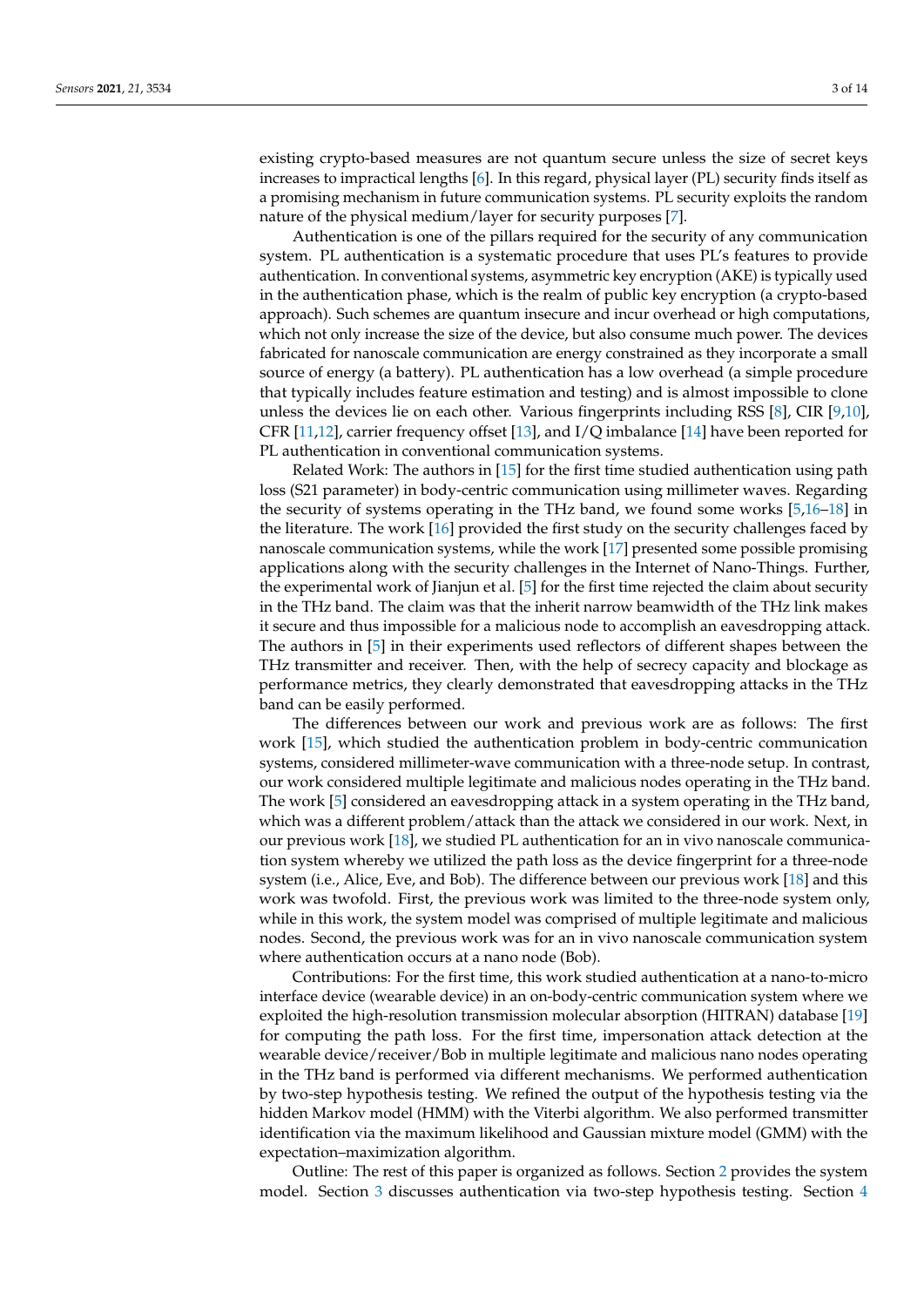presents the hidden Markov model to refine the output of hypothesis testing. Section [5](#page-5-1) provides transmitter identification schemes. Section [6](#page-7-0) presents simulation results with discussions, and Section [7](#page-10-0) concludes the paper.

#### <span id="page-3-0"></span>**2. System Model**

For the purposes of the simulation, we considered a square 2D map/layout of size  $(1 \text{ m} \times 1 \text{ m})$  where  $M + N$  nano transmission (Tx) nodes,  $M$  Alice (legitimate) nodes  $\{A_i\}_{i=1}^M$ , and *N* Eve (malicious) nodes  ${E_j}_{j=1}^N$  are deployed according to the uniform distribution model, whilst a nano-to-micro interface device/receiver node, Bob, is placed at the origin, as shown in Figure [2.](#page-3-2) We assumed that the Tx nodes transmitted with a fixed/pre-specified transmit power so that the path loss can be computed by Bob.

<span id="page-3-2"></span>

**Figure 2.** System model for the simulation purposes: Bob is placed at the origin. Alice's and Eve's node locations are modeled as uniformly distributed random variables. In this case, *M* = 10 and  $N = 10$ .

The path loss is given as [\[20,](#page-12-19)[21\]](#page-13-0):

$$
L(f,d)[dB] = L_a(f,d)[dB] + L_s(f,d)[dB],
$$
 (1)

where *f* is the frequency, *d* is the distance,  $L_a(f, d)[dB]$  is the absorption loss, and  $L_s(f, d)[dB]$ is the spreading loss. More details of spreading and absorption losses are given in Appendix [A.](#page-11-0)

In the next section, we discuss the two-step mechanism for impersonation detection.

#### <span id="page-3-1"></span>**3. Authentication via Two-Step Hypothesis Testing**

We assumed that the shared channel is time-slotted, whilst the transmit nodes perform channel sensing before transmitting; hence, there are no collisions. Without loss of generality, it can be assumed that  $A_i$  is the legitimate node for slot  $k$ , but if  $A_i$  does not transmit during this time slot, *E<sup>j</sup>* could transmit to Bob pretending to be an Alice node. Therefore, Bob needs to authenticate each message received on the shared channel and verify the transmitter identity (if no impersonation has been declared) in a systematic manner.

Assume that the noisy measurement  $z(k) = L + n(k)$  has been obtained at time *k* (for instance, by using the pulse-based method as discussed in [\[22\]](#page-13-1)), where  $n(k) \sim N(0,\sigma^2)$  and *L* is the path loss. Furthermore, in line with previous studies [\[18](#page-12-16)[,23\]](#page-13-2), we assumed that Bob has already learned the ground truth via prior training on a secure channel. The ground truth vector can be denoted by  $I = \{L_1, ..., L_M\}^T$ . The two-step hypothesis testing or maximum likelihood (ML) hypothesis test can be explained by the following equations:

<span id="page-3-3"></span>
$$
(T^*, i^*) = \min_i \quad |z - L_i|.
$$
 (2)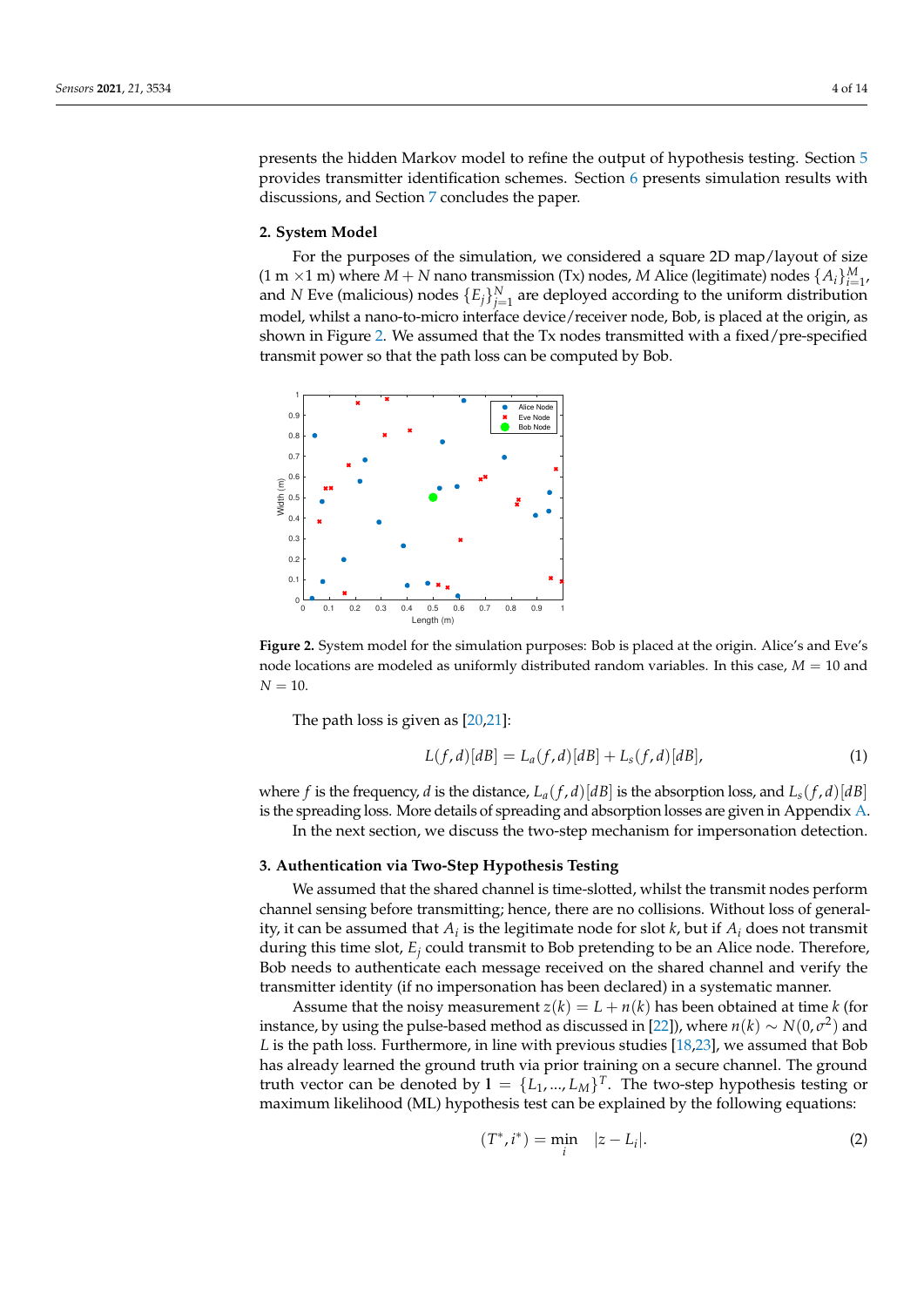Next, the binary hypothesis test works as follows:

$$
\begin{cases}\nH_0(\text{no impersonation}): \quad T^* = \min_i |z(k) - L_i| < \epsilon \\
H_1(\text{impersonation}): \quad T^* = \min_i |z(k) - L_i| > \epsilon\n\end{cases} \tag{3}
$$

Equivalently, we have:

<span id="page-4-0"></span>
$$
T^* \gtrless_{H_0}^{H_1} \epsilon,\tag{4}
$$

where  $\epsilon$  is a small threshold—a design parameter. This work followed the Neyman– Pearson theorem [\[24\]](#page-13-3), which states that, for a pre-specified  $P_{fa}$ ,  $\epsilon$  can be chosen such that *Pmd* is minimized.

The error probabilities for the above hypothesis tests are:

$$
P_{fa} = P(H_1|H_0) = \sum_{i=1}^{M} P(T^* > \epsilon | A_i) \pi(i)
$$
  
= 
$$
\sum_{i=1}^{M} 2Q(\frac{\epsilon}{\sigma}) \pi(i) = 2Q(\frac{\epsilon}{\sigma}) \sum_{i=1}^{M} \pi(i) = 2Q(\frac{\epsilon}{\sigma}),
$$
 (5)

where  $Q(x) = \frac{1}{\sqrt{2}}$  $\frac{1}{2\pi} \int_{x}^{\infty} e^{-\frac{t^2}{2}} dt$  is the complementary cumulative distribution function (ccdf) of a standard normal distribution, and  $\pi(i)$  is the prior probability of  $A_i$ . Thus, the threshold could be computed as follows:

<span id="page-4-1"></span>
$$
\epsilon = \sigma Q^{-1} \left( \frac{P_{fa}}{2} \right). \tag{6}
$$

Then, *Pmd* is given as:

$$
P_{md} = P(H_0|H_1) = P(T^* < \epsilon | H_1)
$$
  
= 
$$
\sum_{j=1}^{N} \sum_{i=1}^{M} \left[ Q(\frac{L_i - L_j - \epsilon}{\sigma}) - Q(\frac{L_i - L_j + \epsilon}{\sigma}) \right] \pi(j),
$$
 (7)

where  $\pi(j) = \sum_{i=1}^{M} \alpha_{ij} \pi(i)$  is the prior probability of  $E_j$ .  $0 < \alpha_{ij} < 1$  is the fraction of slots that were originally dedicated to *A<sup>i</sup>* , but were found idle and thus utilized by *E<sup>j</sup>* .

Since  $P_{md}$  is an R.V., the expected value  $\bar{P}_{md} := \mathbb{E}(P_{md})$  is as follows:

$$
\bar{P}_{md} = \sum_{j=1}^{N} \frac{1}{\Delta} \pi(j)
$$
\n
$$
\left( \int_{L_{min}}^{L_{max}} \sum_{i=1}^{M} Q\left(\frac{L_i - L_j^{(E)} - \epsilon}{\sigma}\right) - Q\left(\frac{L_i - L_j^{(E)} + \epsilon}{\sigma}\right) dL_j^{(E)} \right)
$$
\n
$$
= \sum_{j=1}^{N} \frac{1}{\Delta} \pi(j).
$$
\n
$$
\left( \int_{L_{min}}^{L_{max}} \sum_{i=1}^{M} Q\left(\frac{L_i - L^{(E)} - \epsilon}{\sigma}\right) - Q\left(\frac{L_i - L^{(E)} + \epsilon}{\sigma}\right) dL^{(E)} \right),
$$
\n(8)

where we assumed that the unknown path loss  $L_j \sim U(L_{min}, L_{max}) \ \forall j$  and  $\Delta = L_{max} - L_{min}$ .

Next, we discuss the HMM for refining the outcomes/results of the two-step hypothesis testing.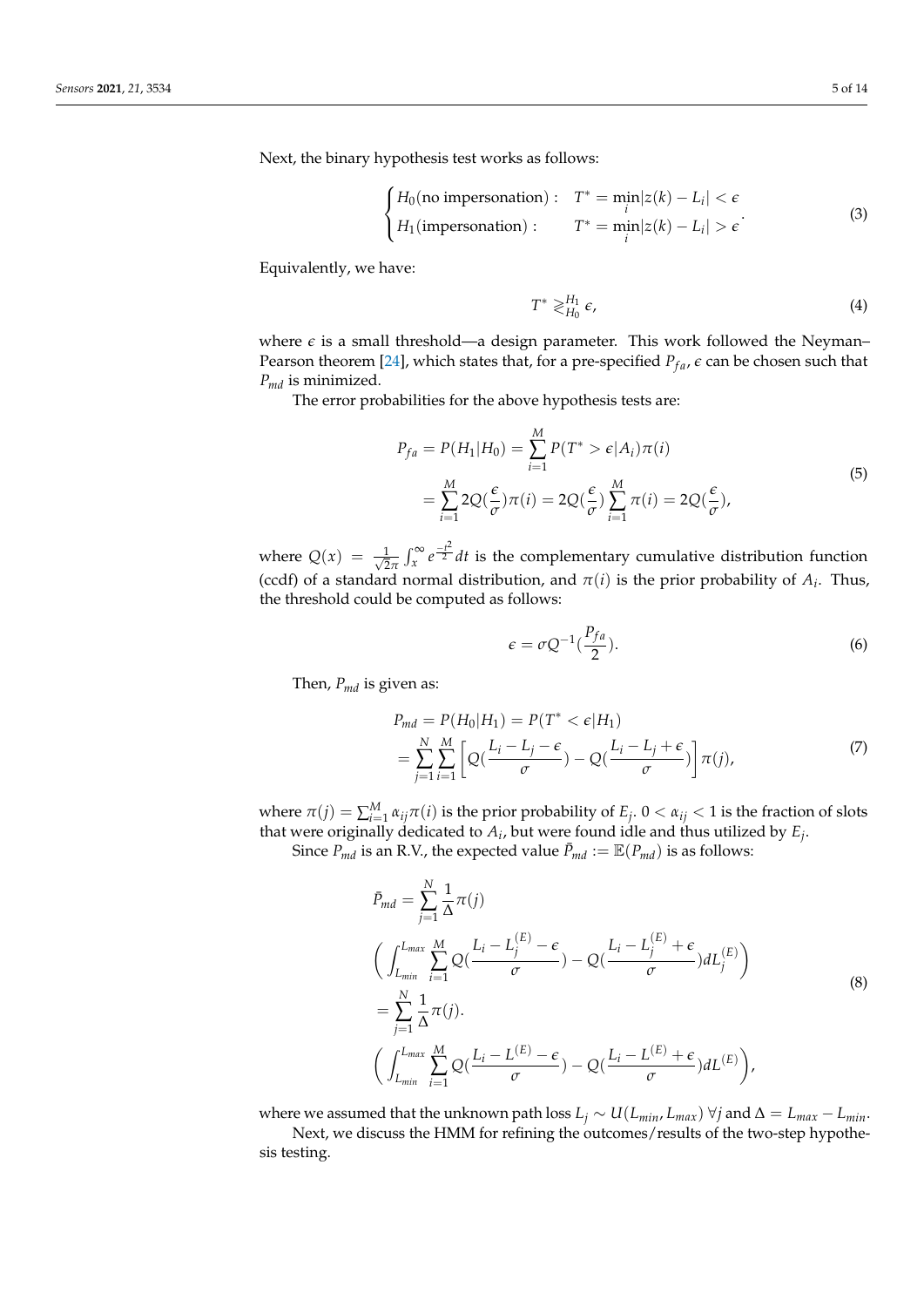# <span id="page-5-0"></span>**4. Hidden Markov Model-Based Approach**

To refine the output of the two-step hypothesis testing, we used the HMM-based approach. More specifically, at a given time instant *k*, the system is in one of the two states with the state-space:  $S = \{s_0, s_1\}$ . The states  $s_0$  and  $s_1$  imply that there is no impersonation, impersonation respectively, at time *k*. However, the true state of the system is hidden; therefore, what we observe through the hypothesis test is another observable Markov chain. The connection between the true/hidden state and the observable state is given by the emission probability matrix:

$$
\mathbf{R} = \begin{bmatrix} r_{0,0} & r_{0,1} \\ r_{1,0} & r_{1,1} \end{bmatrix},
$$
 (9)

where  $r_{i,j} = Pr(x[k] = i|s[k] = j)$ ,  $i, j \in \{0, 1\}$ . The off-diagonal elements in the *i*-th row of **R** represents the errors made by the ML test, i.e., deciding the state as  $s[k] = j, j \in \{0, 1\} \setminus i$ while the system was actually in state  $s[k] = i$ .

The transition from state *i* to state *j* occurs after a fixed interval of  $T = t_k - t_{k-1}$ seconds where  $1/T$  is the measurement rate. Assume that the system was in state  $s_0$  at time  $k = 0$ , i.e.,  $\mathbf{x}[0] = [1,0]^T$ , we are in time  $k-1$  and want to predict the probability vector **x**[ $k$ ] at time  $k$ , and the system is in state  $s_i$ ,  $i \in \{0,1\}$ . To this end, we have the following transition probability matrix:

$$
\mathbf{P} = \begin{bmatrix} p_{0,0} & p_{0,1} \\ p_{1,0} & p_{1,1} \end{bmatrix}, \tag{10}
$$

where  $p_{i,j} = P(x[k] = j|x[k-1] = i)$ ,  $i, j \in \{0, 1\}$ . Then, we have the following relation:  $\mathbf{x}[k] = \mathbf{P}^k \mathbf{x}[0]$ . Alternatively, we can write:  $\mathbf{x}[k] = \mathbf{P} \mathbf{x}[k-1]$ .

#### *ML Estimation of a Hidden Markov Sequence Using the Viterbi Algorithm*

The Viterbi algorithm is used for the ML sequence estimation (MLSE) of  $\{s[k]\}_{k=1}^K$ , given  $\{x[k]\}_{k=1}^K$  as:

$$
\{s[k]\} = \arg\max_{\{s'[k]\}} p(x[k]|s'[k]). \tag{11}
$$

At this stage, we are done with impersonation detection mechanisms. Next, we discuss the transmitter identification mechanisms.

## <span id="page-5-1"></span>**5. Transmitter Identification**

The transmitter identification is accomplished via two approaches: ML- and GMMbased transmitter identification.

#### *5.1. ML-Based Approach*

In the ML-based approach, the probability of the misclassification error resulting from Equation [\(2\)](#page-3-3) is given as:

$$
P_{mc} = \sum_{i=1}^{M} P_{mc|i} \,\pi(i),\tag{12}
$$

where  $P_{mc|i} = P(\text{Bob decides } A_j | A_i \text{ was the sender}).$  For the hypothesis test of [\(4\)](#page-4-0),  $P_{mc|i}$  is given as:

<span id="page-5-2"></span>
$$
P_{mc|i} = 1 - \left(Q(\frac{\tilde{L}_{l,i} - \tilde{L}_i}{\sigma}) - Q(\frac{\tilde{L}_{u,i} - \tilde{L}_i}{\sigma})\right),\tag{13}
$$

where  $\tilde{L}_{l,i} = \frac{\tilde{L}_{i-1} + \tilde{L}_i}{2}$ ,  $\tilde{L}_{u,i} = \frac{\tilde{L}_i + \tilde{L}_{i+1}}{2}$ . Additionally,  $\tilde{\mathbf{l}} = \{\tilde{L}_1, ..., \tilde{L}_M\} = \text{sort}(\mathbf{l})$  where the sort operation (.) sorts a vector in increasing order. For the boundary cases, e.g.,  $i = 1$ ,  $i = M$ ,  $\tilde{L}_{l,1} = L_{min}$ ,  $\tilde{L}_{l,M} = L_{max}$ , respectively.

#### *5.2. Transmitter Identification Using Gaussian Mixture Modeling*

The GMM consisted of  $Q = M + N$  component densities where only the  $Q = M$  densities could be trained. The 3*Q* GMM parameter was learned by running the expectation–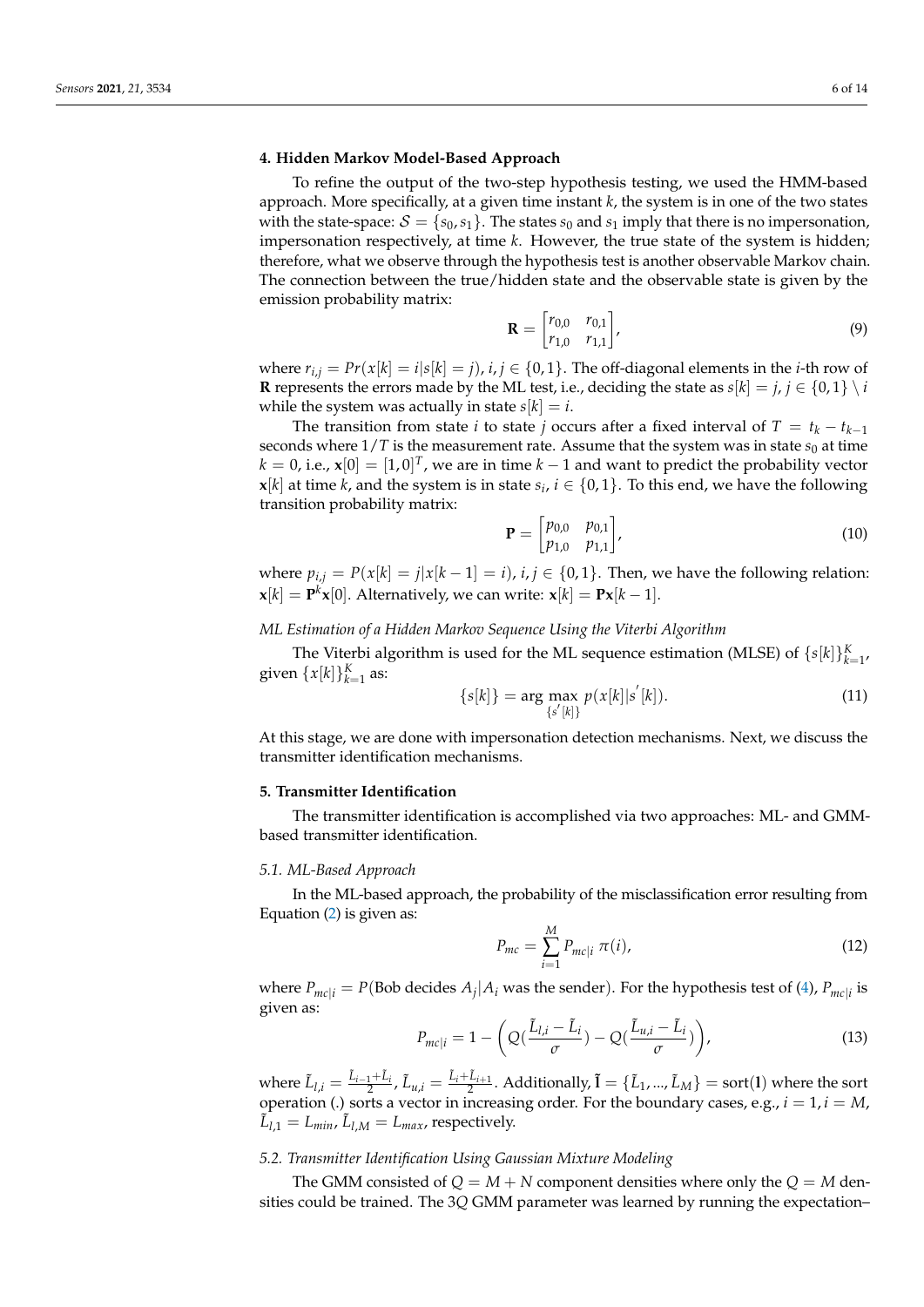maximization (EM) algorithm on the training data. The GMM, in its standard form, is perfectly suited for transmitter identification. Under the GMM, the probability density function (pdf) of the (observed) mixture random variable *X* is the convex/weighted sum of the component pdfs:

$$
f_X(x) = \sum_{q=1}^{Q} \pi_q \phi_q(x), \qquad (14)
$$

where each  $\phi_q(x)$  is a Gaussian pdf that satisfies:  $\phi_q(x) \geq 0$ ,  $\int_{x \in \mathbb{R}} \phi_q(x) dx = 1$ . The weights/priors satisfy:  $\pi_q(x) \geq 0$ ,  $\sum_{q=1}^Q \pi_q = 1$ .

The GMM has 3*Q* unknown parameters, which were learned by applying the iterative expectation–maximization algorithm on the training data  $\{x_m\}_{m=1}^M$ . The posterior probability for each point *x<sup>m</sup>* in the training data (i.e., the likelihood of *x<sup>m</sup>* belonging to component *q* of the mixture) was computed as follows (*j* is the iteration number):

$$
p_{m,q}^{(j)} = \frac{\pi_q^{(j)} \phi_q(x_m, \mu_q^{(j)}, \Sigma_q^{(j)})}{\sum_{\hat{q}=1}^Q \pi_{\hat{q}}^{(j)} \phi(x_m, \mu_{\hat{q}}^{(j)}, \Sigma_{\hat{q}}^{(j)})}.
$$
(15)

The *Q* number of priors were updated as follows:

$$
\pi_q^{(j+1)} = \frac{1}{M} \sum_{m=1}^{M} p_{m,q}^{(j)}.
$$
\n(16)

The *Q* number of means were updated as follows:

$$
\mu_q^{(j+1)} = \frac{\sum_{m=1}^M p_{m,q}^{(j)} x_m}{\sum_{m=1}^M p_{m,q}^{(j)}}.
$$
\n(17)

The *Q* number of (co-)variances were updated as follows:

$$
\Sigma_q^{(j+1)} = \frac{\sum_{m=1}^M p_{m,q}^{(j)} (x_m - \mu_q^{(j)}) (x_m - \mu_q^{(j)})^T}{\sum_{m=1}^M p_{m,q}^{(j)}}.
$$
(18)

The iterative EM algorithm monotonically increased the objective (likelihood) function value and converged when the increase in the likelihood function value between two successive iterations became less than the threshold *e*.

Figure [3](#page-7-1) shows a flow graph of the proposed methodology. The noisy estimated measurement/path loss *z*(*k*) at slot *k* was fed to a two-step mechanism for impersonation detection, and the HMM was used to refine the outcomes of the two-step mechanism with the help of transition and emission probability matrices (i.e., **P** and **R**) and the Viterbi algorithm. Transmitter identification was done via the ML and GMM approaches when no impersonation was decided.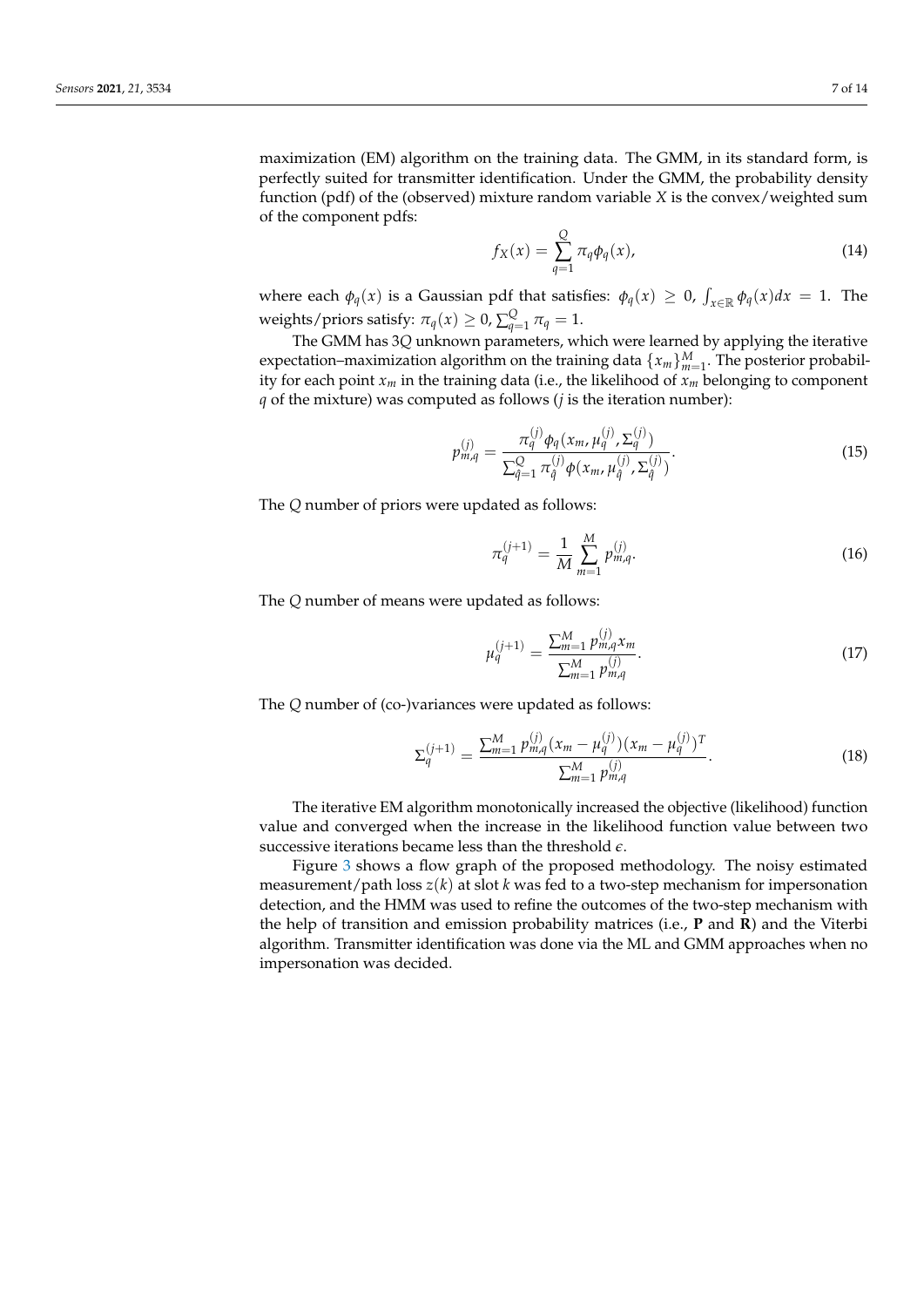<span id="page-7-1"></span>

**Figure 3.** Proposed methodology for impersonation detection and transmitter identification in body-centric nanoscale communication systems operating in the THz band.

#### <span id="page-7-0"></span>**6. Simulations**

*6.1. Setup*

*We kept M* = *N* = 10,  $α<sub>ij</sub>$  = 0.5  $∀*j*$ ,  $f$  = 1 THz, *T* = 285 k, and  $p$  = 1 atm. Both the Alice and Eve nodes were deployed according to the uniform distribution in a 1 m  $\times$  1 m area. A total of  $10^5$  random realizations (independent of the Alice and Eve nodes) of the nodes' deployment were taken, and then, errors were averaged over the realizations.

 $P_{fa}$  and  $P_{md}$  are two well-known probabilities resulting in hypothesis testing.  $P_{fa}$  was defined as the probability that any *i*-th Alice node can be considered as any of the Eve nodes *Pmd* is the probability of the event that any *j*-th Eve node can be considered as any of the Alice nodes.

## *6.2. Results*

Figure [4](#page-7-2) represents the two probabilities against  $SNR = \frac{1}{\sigma^2}$  where the improvement in error probabilities with an increasing SNR can be seen clearly. The designed parameter *e* decreased  $P_{md}$ , but increased  $P_{fa}$ .

<span id="page-7-2"></span>

**Figure 4.** The error probabilities against SNR =  $\frac{1}{\sigma^2}$  with different values for threshold  $\epsilon$ . (a) Probability of false alarm. (**b**) Probability of missed detection. Both probabilities are decreasing functions of SNR.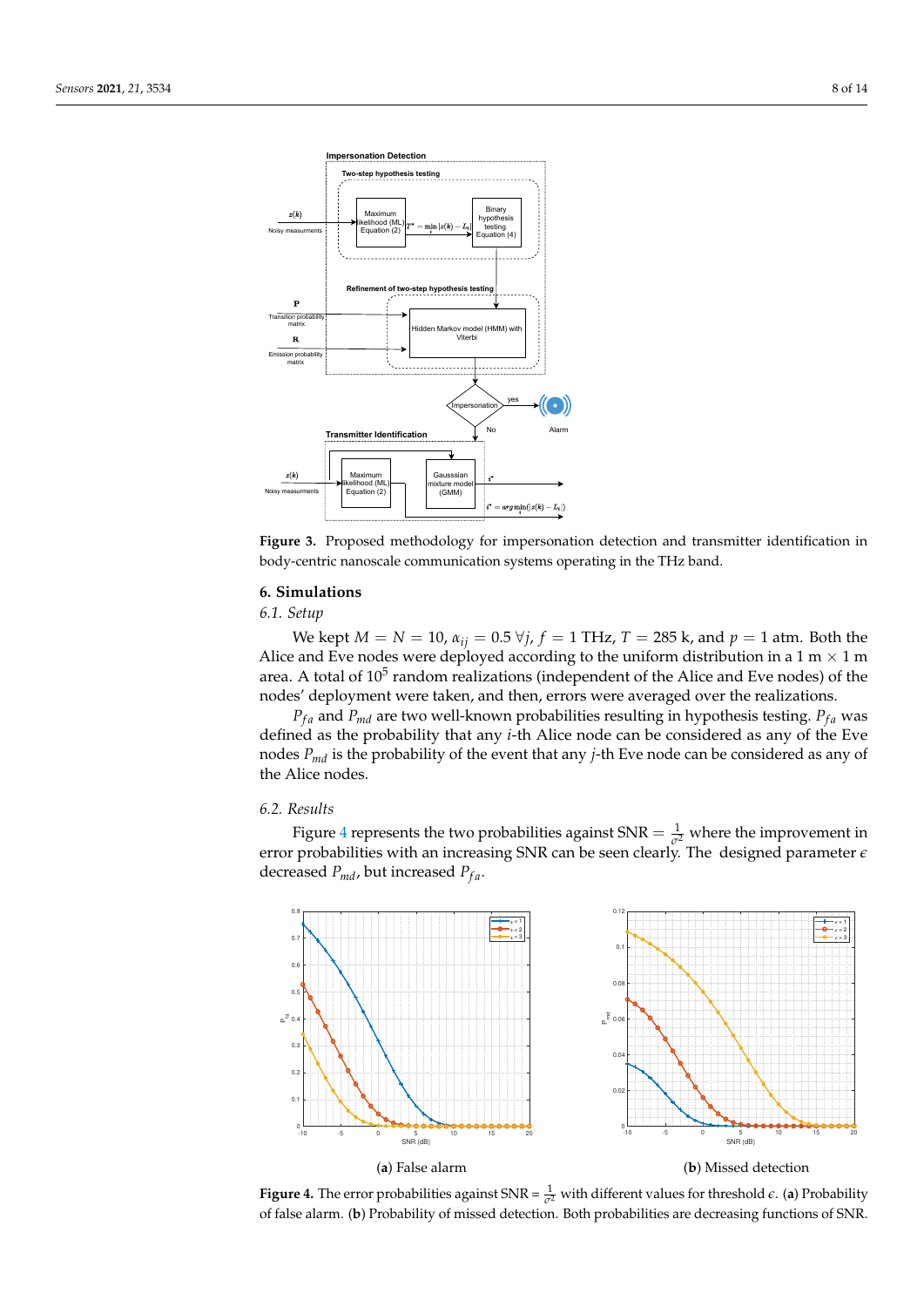Figure [5](#page-8-0) shows the efficacy of the HMM. At a low SNR, the performance of the HMM was far better than HT, and at a high SNR, HT was close to the HMM. The results were produced after the Monte Carlo-based simulation. The total number of transmissions was kept to  $10^5$  (more specifically,  $10^5$  binary states ( $s_0$ ,  $s_1$ ) were generated),  $\epsilon=1$ ,  ${\bf P}=0.5I_{2\times2}$ , where *I* is the identity matrix and  $K = 10<sup>3</sup>$ . The errors resulting from the HT and HMM methods were calculated as the number of times the predicted/estimated state was not equal to the actual state divided by the total transmissions. The accuracy was then computed accordingly. The entries of **R** were calculated according to  $P_{fa}$  and  $P_{md}$ . Figure [6](#page-9-0) shows the receiver operating characteristic (ROC) curves for different configurations of the nodes and transmissions from Eve nodes (i.e., *αij*). Typically, the ROC contains two error probabilities ( $P_d$  and  $P_{fa}$ ), but due to multiple nodes in this study, we had three probabilities. For any  $P_{fa}$  value,  $P_{mc}$  was constant, which is obvious from Equation [\(13\)](#page-5-2). Increasing the SNR not only improved  $P_d$ , but also improved  $P_{mc}$  as well.  $P_{fa}$  was chosen as an independent variable and swept in the range from zero to one. Using Equation [\(6\)](#page-4-1), the threshold was calculated for a given SNR value. Further,  $P_d = 1 - P_{md}$  (the detection probability) and  $P_{mc}$  were computed as the average after doing  $10^5$  uniform realizations of the nodes' deployment. We observed that increasing the number of nodes did not affect *P<sup>d</sup>* , but *Pmc* increased with an increase in the number of Alice nodes (*M*). We further observed that when fewer nodes (Alice nodes) remained idle during their allocated slot, the more *P<sup>d</sup>* we had.

<span id="page-8-0"></span>

**Figure 5.** Performance comparison of two-step hypothesis testing and the hidden Markov model (HMM) with Viterbi algorithm. (**a**) Histogram comparison for a highly degraded channel, i.e., SNR = −5 dB. (**b**) Histogram comparison for a moderately degraded channel, i.e., SNR = 0 dB. Performances of both approaches get closer and closer when SNR increases.

*Pmc* is the probability of deciding the *i*-th Alice node, as any Alice node without *i*. *Pmc* becomes an important metric when dealing with multiple nodes' identification. Here,  $P_{mc}$  resulted from both transmitter identification algorithms (ML, which is a biproduct of two-step HT-based authentication and the GMM). As the GMM is a learning approach, it requires training data to learn its parameters. That is the reason that we only performed transmitter identification using the GMM. We assumed no data were available for Eve nodes.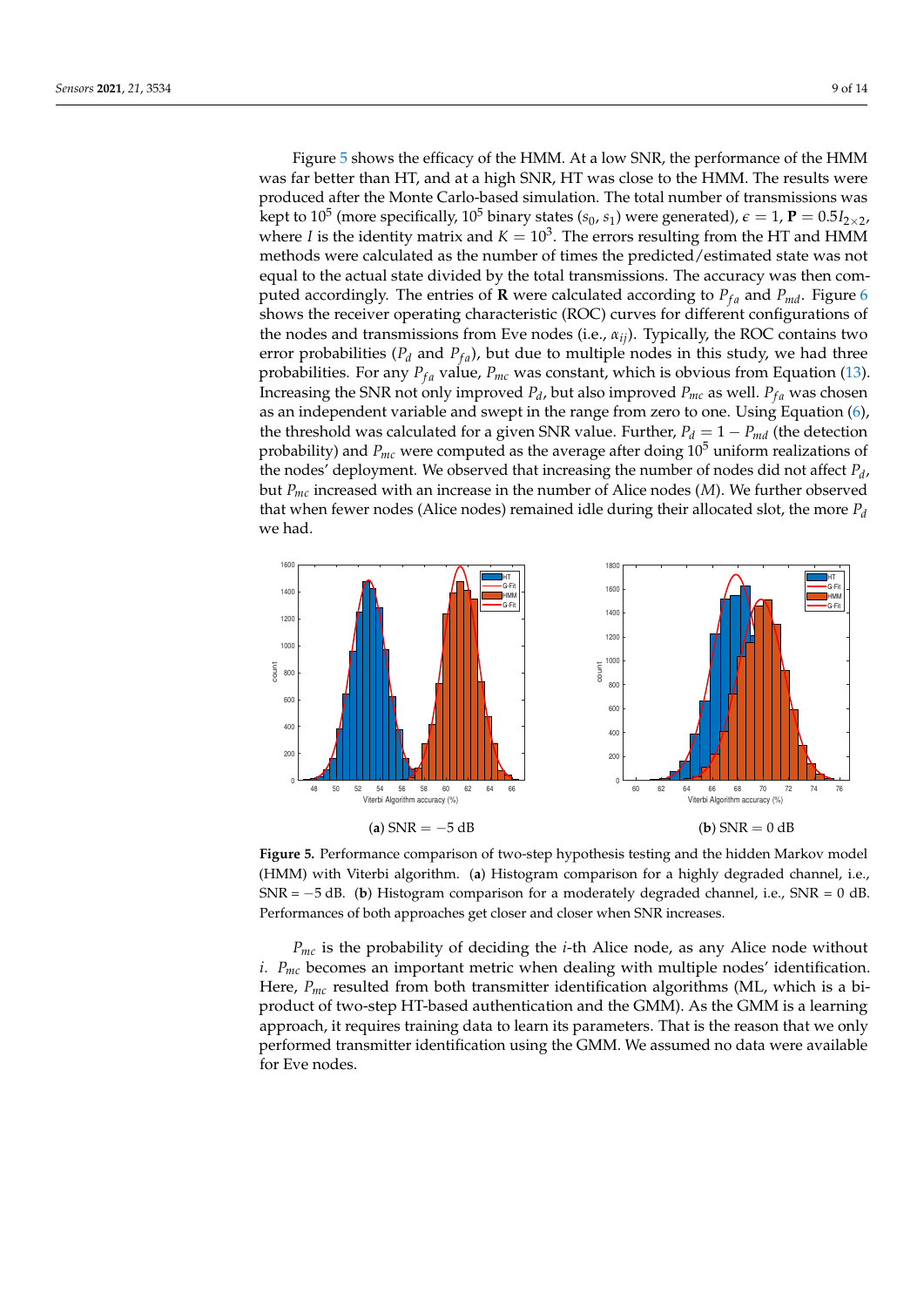<span id="page-9-0"></span>

**Figure 6.** Receiver operating characteristic (ROC) curves: Three probabilities (false alarm, detection, and misclassification) are considered in the ROC. To study the impact of nodes, subfigures (**a**,**b**) are plotted. (**a**) Ten numbers of legitimate and malicious nodes are considered with 0.5 prior probability for a *j*-th malicious node. (**b**) Twenty numbers of legitimate and malicious nodes are considered with 0.5 prior probability for a *j*-th malicious node. Further, subfigures (**c**,**d**) are plotted to see the impact of transmissions /prior probabilities of malicious nodes. (**c**) Ten numbers of legitimate and malicious nodes are considered with 0.25 prior probability for a *j*-th malicious node. (**d**) Twenty numbers of legitimate and malicious nodes are considered with 0.25 prior probability for a *j*-th malicious node.

Figure [7a](#page-10-1) was generated by assuming actual ground truths (noiseless  $(L_i \forall i)$ ) of Alice nodes available for performing ML-based transmitter identification. The ML was implemented using Equation [\(2\)](#page-3-3) having noiseless ground truths. Figure [7a](#page-10-1) shows that the two approaches performed equally. To test the efficacy of the GMM approach, we performed another experiment and plotted the results in Figure [7b](#page-10-1). This time, we assumed that the ground truths of the Alice nodes were noisy  $L_i + n \forall i$  (i.e., when the ground truths were obtained on a secure channel, it also included noise or an error). This time, the ML-based approach was implemented using Equation [\(2\)](#page-3-3) to include noisy ground truths. The GMM parameters were estimated on  $10<sup>4</sup>$  training data generated from the legitimate nodes and then tested on  $10^5$ . The error was calculated as the number of times the estimated state was not equal to the actual value divided by the total transmissions for both approaches and for both cases. We observed from Figure [7b](#page-10-1) that the overall performance of GMM was improved. The performance improved even further for lower SNR or higher  $\sigma^2$ .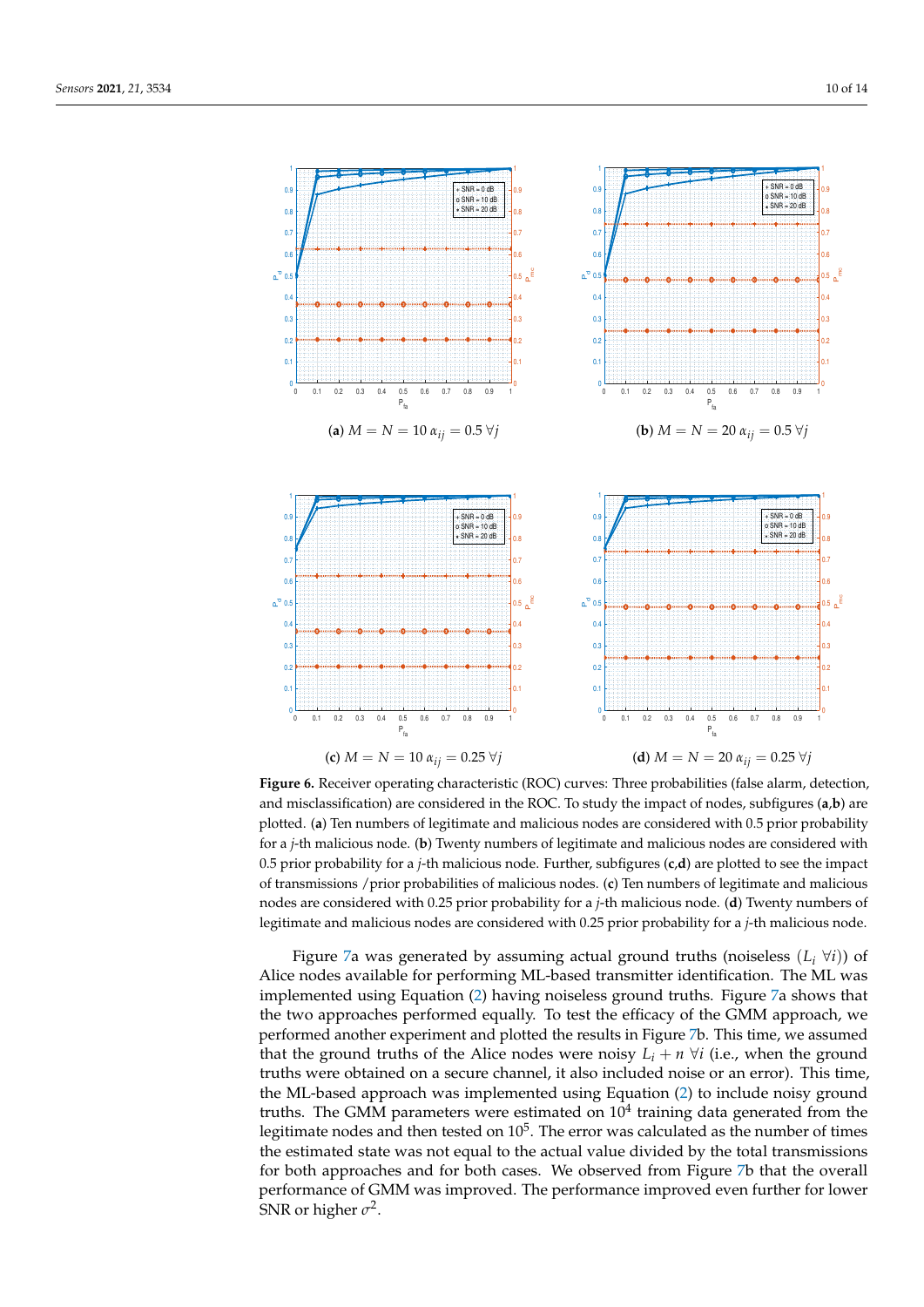<span id="page-10-1"></span>

**Figure 7.** Misclassification error  $P_{mc}$  against estimation error  $\sigma^2$  for two-step hypothesis testing and GMM. (**a**) A scenario is considered where the perfect ground truth vector, i.e., **l** is obtained via a secure channel. (**b**) A scenario is considered where acquired ground truths are noisy. GMM has an advantage over ML when ground truths are noisy.

#### *6.3. Discussions*

- From Figures [4](#page-7-2) and [6,](#page-9-0) we learned that the path loss could be exploited as a fingerprint to carry out authentication in body-centric nanoscale communication systems operating in the THz band. In other words, the proposed mechanisms can be used as a first line of defense against impersonation attacks.
- The results of the proposed two-step mechanism can be improved by using an additional approach (i.e., HMM). In particular, at a low SNR, the improvement was quite significant.
- The results in Figures [4](#page-7-2) and [6](#page-9-0) indicate that, under the impersonation detection problem, it is not possible to minimize both *Pmd* and  $P_{fa}$  at the same time because of their conflicting nature. In other words, one could minimize one error type only by compromising the other error type.
- GMM (Learning-based scheme) performed the same as our proposed two-step mechanism in transmitter identification. However, we learned that slightly complex nature of the GMM could produce improvements when the ground truths of legitimate nodes are noisy.

# <span id="page-10-0"></span>**7. Conclusions**

This paper provided an authentication mechanism using path loss as a fingerprint at the physical layer in body-centric nanoscale communication systems operating in the terahertz band. The work's importance was advocated by illustrating envisioned smart healthcare application of body-centric nanoscale communication systems. The complex and quantum insecure crypto measures can be complemented using this approach, which is simple and quantum secure (i.e., no encryption or shared secret key is involved). This was observed from ROC curves after doing the Monte Carlo-based simulation for nodes' deployment under a uniform distribution that with a 20% false rate, the detection probability was almost one when operating with  $SNR = 10$  dB. For simulation purpose, nodes were deployed in a 1 m  $\times$  1 m area under a uniform distribution, and air was considered as a medium among the nodes, while the path loss was calculated using the HITRAN database.

**Author Contributions:** Conceptualization, W.A. and M.M.U.R.; methodology, M.M.U.R.; software, W.A.; validation, H.T.A. and M.A.K.; writing—original draft preparation, W.A. and M.M.U.R.; writing—review and editing, H.T.A., M.A.K.; supervision, M.A.I., A.A., and Q.H.A.; project administration, M.A.I. and Q.H.A.; funding acquisition, A.A. All authors read and agreed to the published version of the manuscript.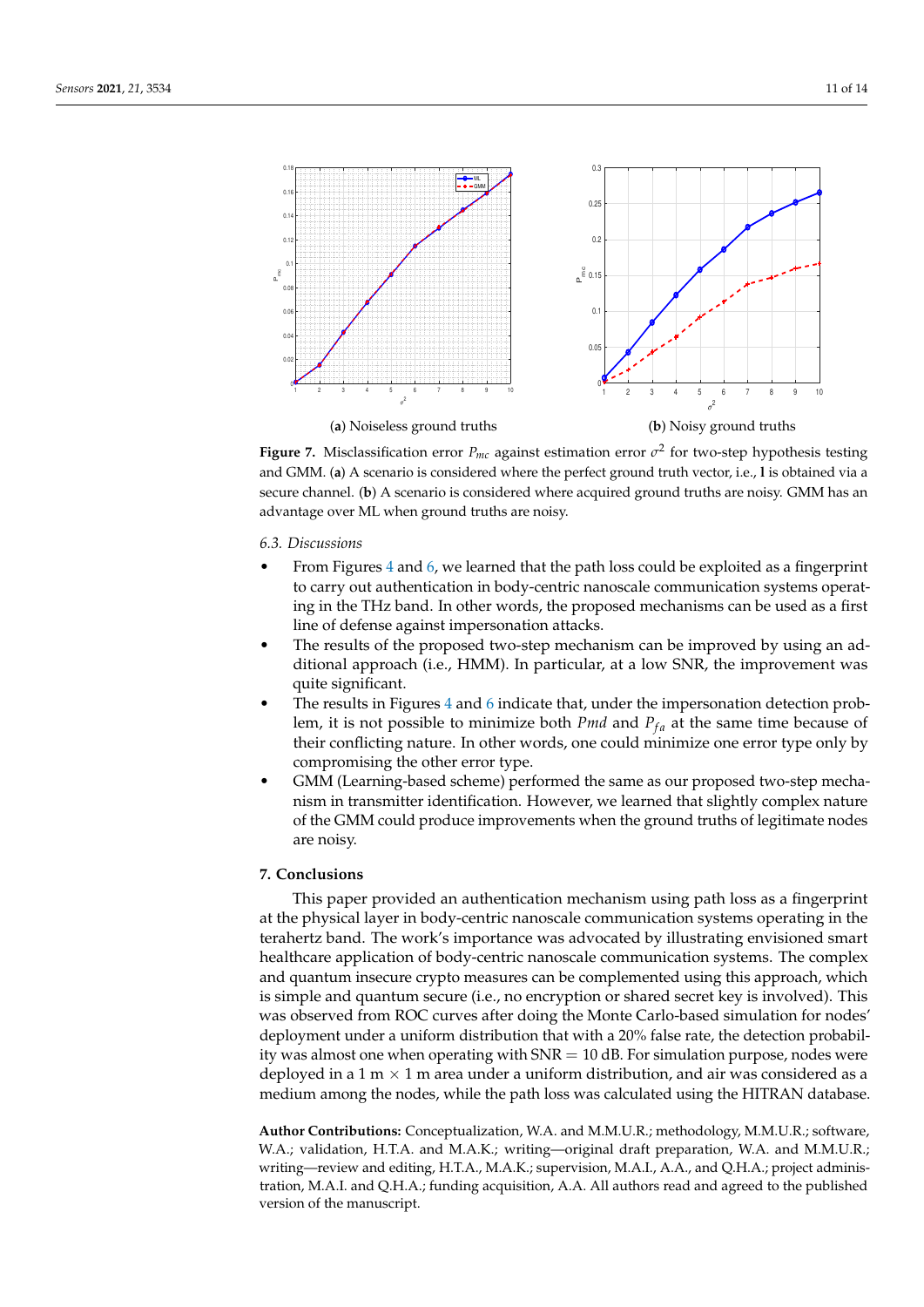**Funding:** This work was made possible by EPSRC Grant Number EP/T021063/1. The statements made herein are solely the responsibility of the authors.

**Institutional Review Board Statement:** Not applicable.

**Informed Consent Statement:** Not applicable.

**Data Availability Statement:** The HITRAN database can be found here: [https://hitran.org.](https://hitran.org)

**Acknowledgments:** Waqas Aman would like to thank the Higher Education Commission of Pakistan (HEC) for providing him the IRSIP scholarship to travel to the University of Glasgow for his research studies.

**Conflicts of Interest:** The authors declare no conflict of interest.

# **Abbreviations**

The following abbreviations are used in this manuscript:

| THz         | Terahertz                                         |
|-------------|---------------------------------------------------|
| <b>HMM</b>  | Hidden Markov model                               |
| <b>GMM</b>  | Gaussian mixture model                            |
| <b>SNR</b>  | Signal-to-noise ratio                             |
| ЮT          | Internet of things                                |
| DoS         | Denial of service                                 |
| PL.         | Physical layer                                    |
| AKE         | Asymmetric key encryption                         |
| <b>RSS</b>  | Received signal strength                          |
| <b>CIR</b>  | Channel impulse response                          |
| <b>CFR</b>  | Channel frequency response                        |
| 2D          | Two dimensional                                   |
| ML          | Maximum likelihood                                |
| <b>CCDF</b> | Cumulative complementary distribution function    |
| <b>MLSE</b> | Maximum likelihood sequence estimation            |
| EM          | Expectation maximization                          |
| ROC         | Receiver operating characteristics                |
| HITRAN      | High-resolution transmission molecular absorption |

## <span id="page-11-0"></span>**Appendix A**

The spreading loss is given as:

$$
L_s(f,d)[dB] = 20\log_{10}(\frac{4\pi fd}{c}),\tag{A1}
$$

where  $c$  is the speed of light. The absorption loss is given as:

$$
L_a(f,d) = \frac{1}{\tau(f,d)},
$$
\n(A2)

where  $\tau$  represents the transmittance of the signal and is given by the Beer–Lambert law:

$$
\tau(f, d) = e^{-k(f)d},\tag{A3}
$$

where *k* is the medium absorption coefficient, given as:

$$
k(f) = \sum_{i,g} k_{i,g}(f),
$$
\n(A4)

where:

$$
k_{i,g}(f) = \frac{p}{p_0} \frac{T_0}{T} Q_{i,g}, \sigma_{i,g}(f)
$$
 (A5)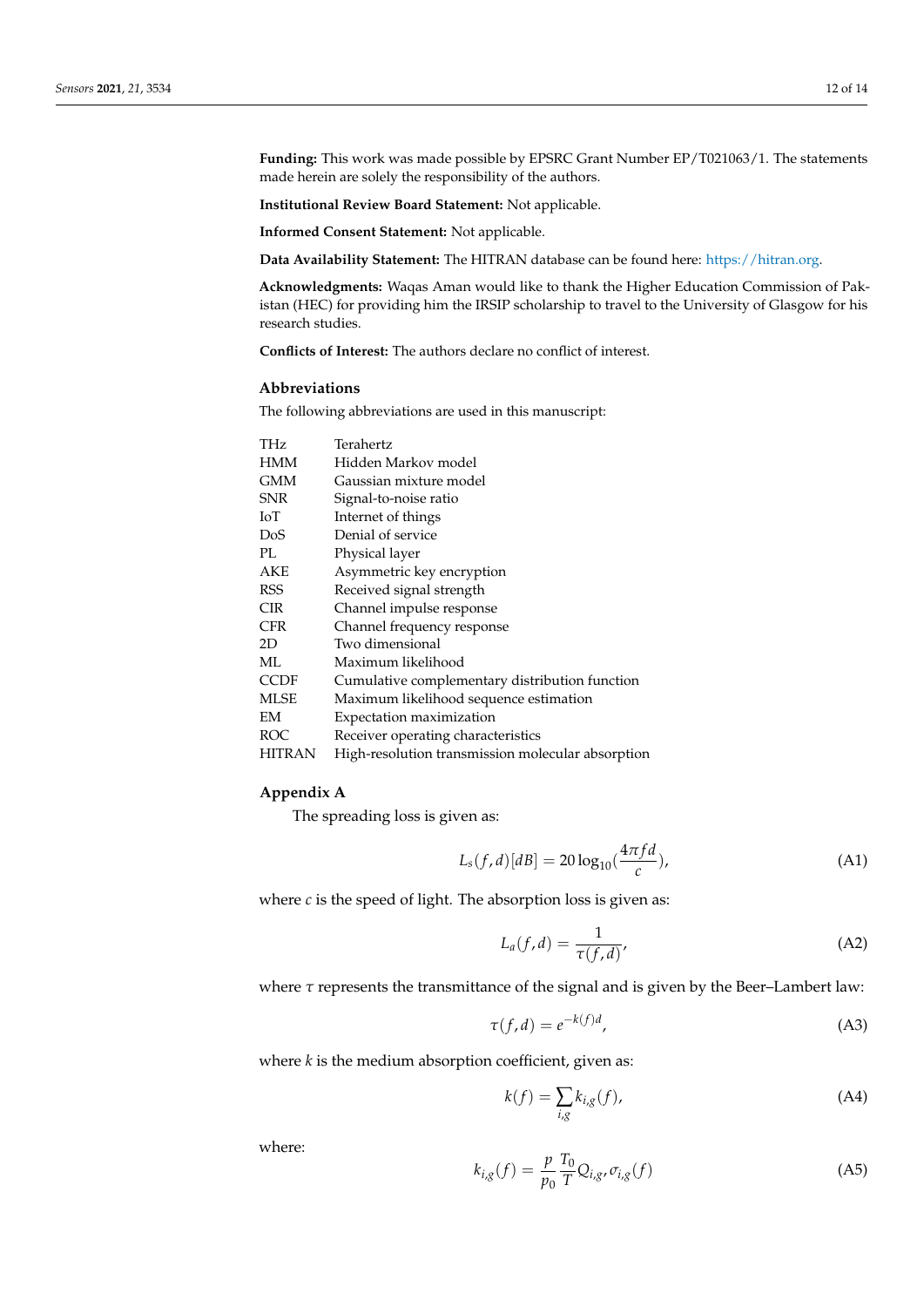where *i* is the isotopologue (a molecule that differs in isotropic composition), *g* is gas,  $p_0(T_0)$  is standard pressure (temperature),  $\sigma_{i,g}(f)$  is the absorption cross-section, and  $Q_{i,g}$ is the molecular density given by:

$$
Q_{i,g} = \frac{n}{V} q_{i,g} N_A = \frac{p}{RT} q_{i,g} N_A, \tag{A6}
$$

where *R* is the gas constant, *N<sup>A</sup>* is the Avogadro constant, and *qi*,*<sup>g</sup>* is the mixing ratio for *i* of *g*. The absorption cross-section can be expressed as:

$$
\sigma_{i,g} = S_{i,g} G_{i,g}(f),\tag{A7}
$$

where the line intensity  $S_{i,g}$  and line shape  $G_{i,g}(f)$  parameters can be computed using data from the HITRAN database [\[19\]](#page-12-18).

# **References**

- <span id="page-12-0"></span>1. Mohammad, H.; Shubair, R.M. Nanoscale Communication: State-of-Art and Recent Advances. *arXiv* **2019**, arXiv:1905.07722. [\[CrossRef\]](http://doi.org/arXiv:1905.07722)
- <span id="page-12-1"></span>2. Abbasi, Q.H. (Ed.) *Advances in Body-Centric Wireless Communication: Applications and State-of-the-Art*; Telecommunications; Institution of Engineering and Technology: London, UK, 2016.
- <span id="page-12-3"></span><span id="page-12-2"></span>3. Akyildiz, I.F.; Brunetti, F.; Blázquez, C. Nanonetworks: A new communication paradigm. *Comput. Netw.* **2008**, *52*, 2260–2279. [\[CrossRef\]](http://dx.doi.org/10.1016/j.comnet.2008.04.001) 4. Lemic, F.; Abadal, S.; Tavernier, W.; Stroobant, P.; Colle, D.; Alarcón, E.; Marquez-Barja, J.; Famaey, J. Survey on Terahertz
- Nanocommunication and Networking: A Top-Down Perspective. *IEEE J. Sel. Areas Commun.* **2019**. [\[CrossRef\]](http://dx.doi.org/10.1109/JSAC.2021.3071837)
- <span id="page-12-4"></span>5. Ma, J.; Shrestha, R.; Adelberg, J.; Yeh, C.Y.; Hossain, Z.; Knightly, E.; Jornet, J.M.; Mittleman, D.M. Security and eavesdropping in terahertz wireless links. *Nature* **2018**, *563*, 89–93. [\[CrossRef\]](http://dx.doi.org/10.1038/s41586-018-0609-x) [\[PubMed\]](http://www.ncbi.nlm.nih.gov/pubmed/30323288)
- <span id="page-12-5"></span>6. Gidney, C.; Ekerå, M. How to factor 2048 bit RSA integers in 8 h using 20 million noisy qubits. *Quantum* **2019**, *5*, 433. [\[CrossRef\]](http://dx.doi.org/10.22331/q-2021-04-15-433)
- <span id="page-12-6"></span>7. Shakiba-Herfeh, M.; Chorti, A.; Poor, H.V. Physical Layer Security: Authentication, Integrity and Confidentiality. In *Physical Layer Security*; Springer: Cham, Switzerland, 2020.
- <span id="page-12-7"></span>8. Yang, J.; Chen, Y.; Trappe, W.; Cheng, J. Detection and Localization of Multiple Spoofing Attackers in Wireless Networks. *IEEE Trans. Parallel Distrib. Syst.* **2013**, *24*, 44–58. [\[CrossRef\]](http://dx.doi.org/10.1109/TPDS.2012.104)
- <span id="page-12-8"></span>9. Zafar, S.; Aman, W.; Rahman, M.M.U.; Alomainy, A.; Abbasi, Q.H. Channel Impulse Response-based Physical Layer Authentication in a Diffusion-based Molecular Communication System. In Proceedings of the 2019 UK/China Emerging Technologies (UCET), Glasgow, UK, 21–22 August 2019; pp. 1–2.
- <span id="page-12-9"></span>10. Mahmood, A.; Aman, W.; Iqbal, M.O.; Rahman, M.M.U.; Abbasi, Q.H. Channel Impulse Response-Based Distributed Physical Layer Authentication. In Proceedings of the 2017 IEEE 85th Vehicular Technology Conference (VTC Spring), Sydney, Australia, 4–7 June 2017; pp. 1–5.
- <span id="page-12-10"></span>11. Xiao, L.; Greenstein, L.J.; Mandayam, N.B.; Trappe, W. Using the physical layer for wireless authentication in time-variant channels. *IEEE Trans. Wirel. Commun.* **2008**, *7*, 2571–2579. [\[CrossRef\]](http://dx.doi.org/10.1109/TWC.2008.070194)
- <span id="page-12-11"></span>12. Baracca, P.; Laurenti, N.; Tomasin, S. Physical Layer Authentication over MIMO Fading Wiretap Channels. *IEEE Trans. Wirel. Commun.* **2012**, *11*, 2564–2573. [\[CrossRef\]](http://dx.doi.org/10.1109/TWC.2012.051512.111481)
- <span id="page-12-12"></span>13. Hou, W.; Wang, X.; Chouinard, J. Physical layer authentication in OFDM systems based on hypothesis testing of CFO estimates. In Proceedings of the 2012 IEEE International Conference on Communications (ICC), Ottawa, ON, Canada, 10–15 June 2012; pp. 3559–3563.
- <span id="page-12-13"></span>14. Hao, P.; Wang, X.; Behnad, A. Performance enhancement of I/Q imbalance based wireless device authentication through collaboration of multiple receivers. In Proceedings of the 2014 IEEE International Conference on Communications (ICC), Sydney, Australia, 10–14 June 2014; pp. 939–944.
- <span id="page-12-14"></span>15. Zhao, N.; Zhang, Z.; Ur-Rehman, M.; Ren, A.; Yang, X.; Zhao, J.; Zhao, W.; Dong, B. Authentication in Millimeter-Wave Body-Centric Networks Through Wireless Channel Characterization. *IEEE Trans. Antennas Propag.* **2017**. [\[CrossRef\]](http://dx.doi.org/10.1109/TAP.2017.2681462)
- <span id="page-12-15"></span>16. Dressler, F.; Kargl, F. Security in nano communication: Challenges and open research issues. In Proceedings of the 2012 IEEE International Conference on Communications (ICC), Ottawa, ON, Canada, 10–15 June 2012; pp. 6183–6187.
- <span id="page-12-17"></span>17. Atlam, H.F.; Walters, R.J.; Wills, G.B. Internet of Nano Things: Security issues and applications. In Proceedings of the 2018 International Conference on Cloud and Big Data Computing, FuZhou, China, 15–17 November 2018; ACM: New York, NY, USA, 2018.
- <span id="page-12-16"></span>18. Rahman, M.M.U.; Abbasi, Q.H.; Chopra, N.; Qaraqe, K.; Alomainy, A. Physical Layer Authentication in Nano Networks at Terahertz Frequencies for Biomedical Applications. *IEEE Access* **2017**, *5*, 7808–7815. [\[CrossRef\]](http://dx.doi.org/10.1109/ACCESS.2017.2700330)
- <span id="page-12-18"></span>19. Gordon, I.; Rothman, L.; Hill, C.; Kochanov, R.V.; Tan, Y.; Bernath, P.F. The HITRAN2016 molecular spectroscopic database. *J. Quant. Spectrosc. Radiat. Transf.* **2017**, *203*, 3–69. [\[CrossRef\]](http://dx.doi.org/10.1016/j.jqsrt.2017.06.038)
- <span id="page-12-19"></span>20. Jornet, J.M.; Akyildiz, I.F. Channel Capacity of Electromagnetic Nanonetworks in the Terahertz Band. In Proceedings of the 2010 IEEE International Conference on Communications, Cape Town, South Africa, 23–27 May 2010; pp. 1–6.